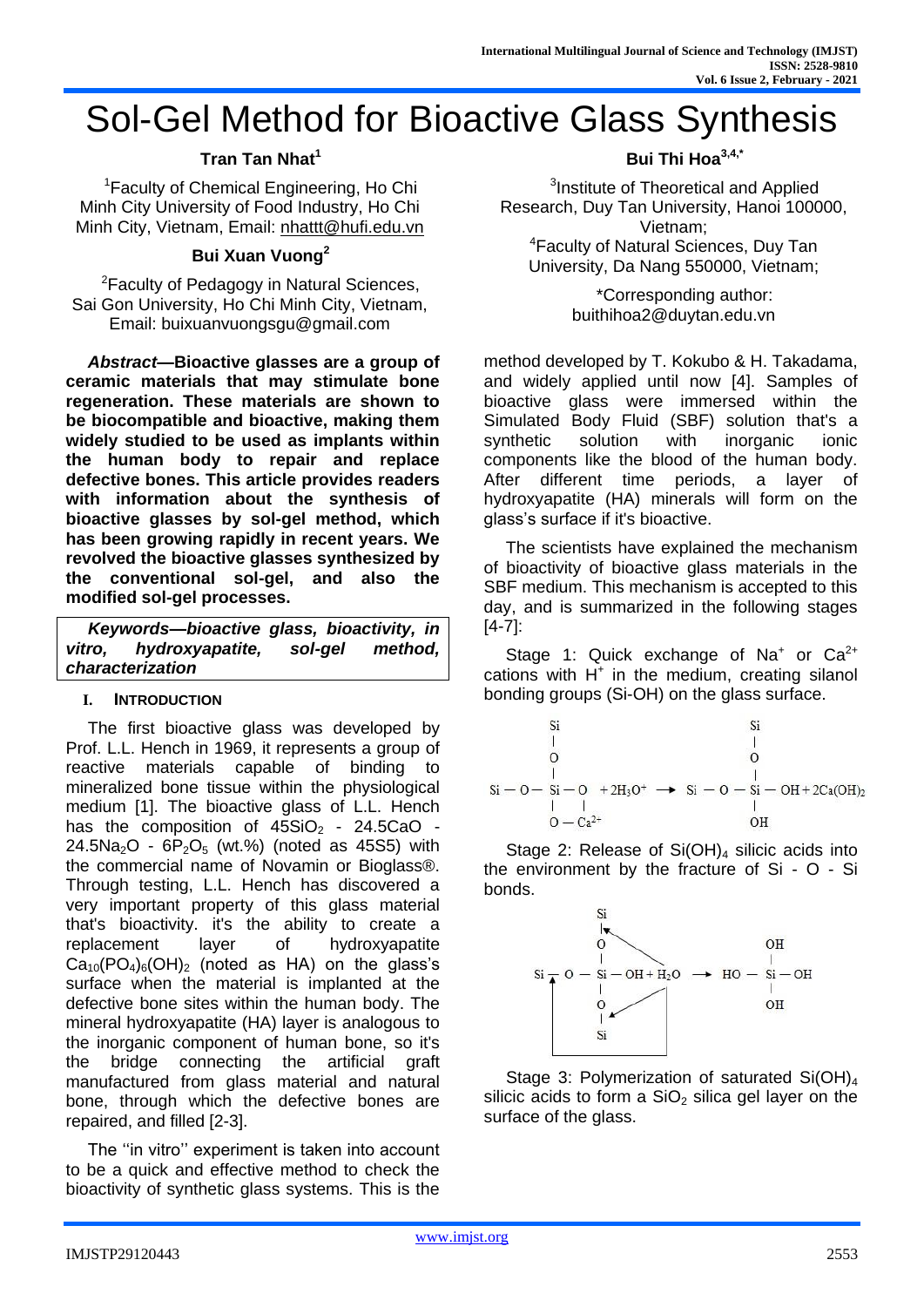

Stage 4: Movement of  $Ca^{2+}$  and  $PO<sub>4</sub><sup>3-</sup>$  ions in the network of glass structure as well as their movement from the physiological environment to the surface of  $SiO<sub>2</sub>$  gel layer to create a layer rich in Ca and P.

Stage 5: Combination of  $Ca^{2+}$ , PO $_4^3$ , OH ions to form Hydroxyapatite (HA) mineral layer similar to inorganic composition of bone. Thanks to this mineral layer, defective bones are repaired and filled.

After the invention of L.L. Hench, many bioactive glass systems with different components are studied, synthesized and applied. There are two main methods for the synthesis of bioactive glasses. The first method is melting the precursors at a high temperature. The second method is related to synthesizing the glass systems in solution, called the sol-gel (solgel) method. The melting method can quickly synthesize glass systems with a large number of products, but there are also disadvantages such as requiring a high temperature synthesis (above 1300 °C). At high temperature, the  $P_2O_5$ component is easily volatile, leading to deviation in composition. Moreover, the resulting glass systems generally have a dense structure and low value of specific surface area [7-8]. The solgel method overcomes the disadvantages of the melting method such as synthesis of materials at lower temperatures, resulting glass systems having porous structures and larger specific surface areas. On the other hand, the sol-gel method is favorable for combining bioactive glasses with active organic molecules to form inorganic/organic functional composite systems with more superior properties [9].

This paper presents the essential information, focused on the sol-gel method for synthesizing bioactive glasses, and the characterization of synthetic materials.

## **II. PRINCIPLE OF THE SOL-GEL METHOD**

The sol-gel method undergoes two main stages: hydrolysis of precursors to sol and converting sol particles into gel. After that, the gel is dried, and processed at a temperature of about 700 °C to obtain the glass systems [7-10]. The sol-forming and gelling processes are described and briefly illustrated according to the following reactions:

Reaction 1:  $Si(OC_2H_5)_4 + 4H_2O \rightarrow Si(OH)_4 +$  $4C_2H_5OH$ , creating sol particles  $Si(OH)_4$ , catalyst  $median H^{\dagger}$ );

Reaction 2:  $nSi(OH)<sub>4</sub> \rightarrow x(SiO<sub>2</sub>)$ .  $y(OH) +$  $zH_2O$ , forming gel  $x(SiO_2)y(OH)$  after several days.

The gel system is inorganic polymer with an orderly bonding arrangement - Si - O - Si - O - Si -. When synthesizing bioactive glass material systems, cations such as  $Ca^{2+}$  or  $Na^{+}$  from salts or oxides are introduced to disrupt the bonding order, creating the amorphous structural lattice of synthetic glasses. An orderly bond breaking process usually occurs when treating a dry gel system at high temperatures. The breakdown of links - Si - O - Si - O - Si - O - is depicted in Fig. 1 below:



**Fig. 1.** Breaking process of bonding order, creating an amorphous structure of glass

## **III. BIOACTIVE GLASSES SYNTHESIZED BY SOL-GEL METHOD**

Based on the sol-gel method, some typical biomedical glass material systems have been studied, and synthesized. J. Ma et al have synthesized the 58S bioactive glass system with the composition of  $58SiO<sub>2</sub>$  -  $38CaO - 4P<sub>2</sub>O<sub>5</sub>$ (wt.%) from the precursors TEOS - Si  $(OCH_2CH_3)_4$ ; TEP -  $(CH_3CH_2O)_3P$ ;  $Ca(NO<sub>3</sub>)<sub>2</sub>$ .4H<sub>2</sub>O in solution with the 2N HNO<sub>3</sub> acid catalyst. The dried gel samples are heated at temperatures 700 °C, 900 °C, 1000 °C and 1200 °C. The analyses of thermal effect showed that the crystallization occurred with the formation of pseudowollastonite  $Ca<sub>3</sub>Si<sub>3</sub>O<sub>9</sub>$  and  $CaSiO<sub>3</sub>$ wollastonite phases at the heating temperature above 900 $^{\circ}$ C. In addition, with the increase in heating temperature, the pseudowollastonite phase composition decreased while the wollastonite phase content increased. The ''in vitro'' test was done in the simulated body fluid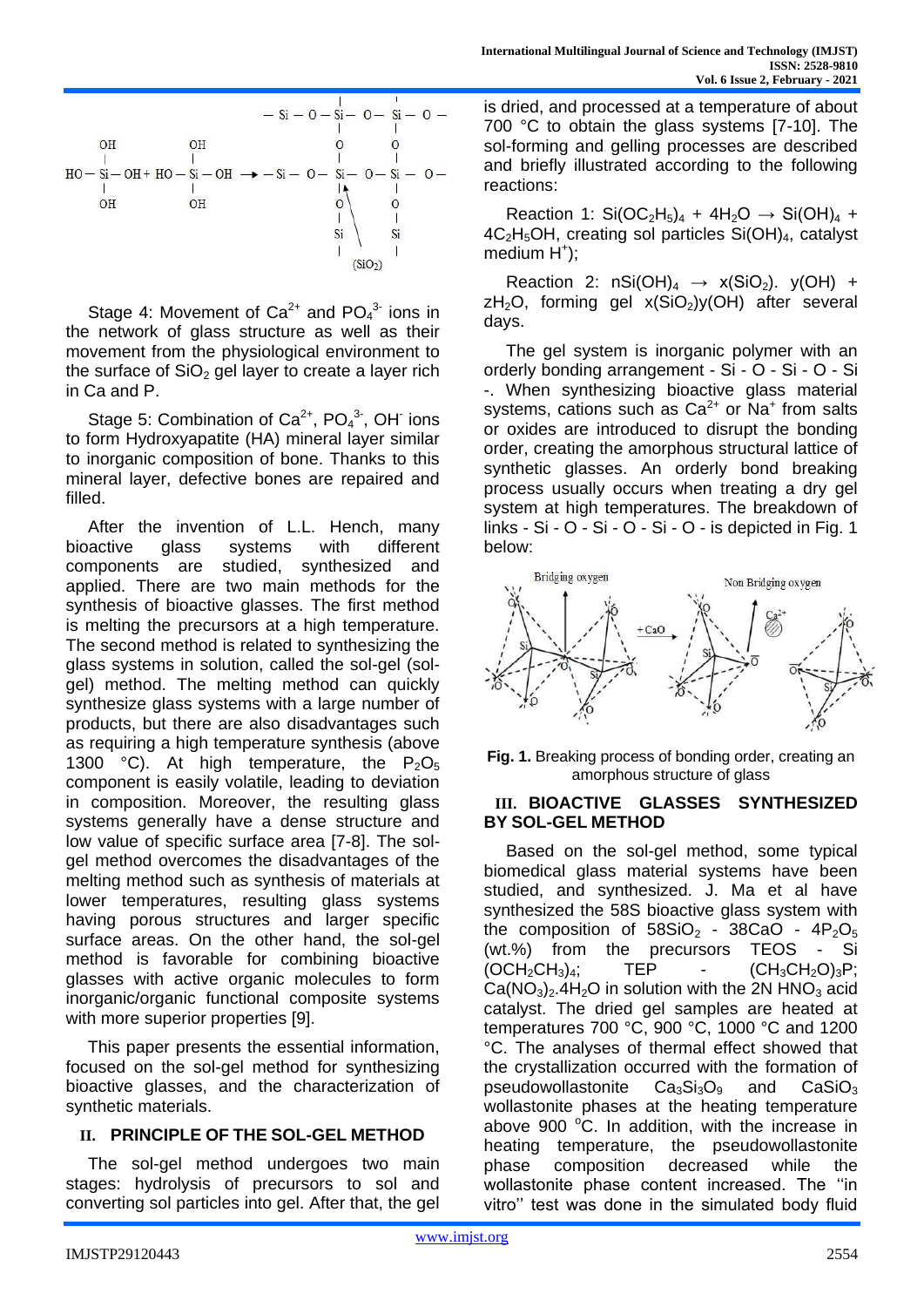(SBF) solution. The bioactivity of the 58S glass system was confirmed through the formation of bone mineral layer hydroxyapatite (HA). Moreover, the crystallization of the crystal phase at high temperatures during gel treatment does not inhibit the bioactivity of the synthetic glass material [10].



**Fig. 2.** XRD diagrams of the bioactive glass 58S before (a) and after soaking in the SBF for b) 2, c) 5 and d) 10 days [11]



**Fig. 3.** SEM observations of bioactive glass 58S before (a) and after soaking in SBF solution: b) 2, c) 5 and d) 10 days [11]

X. V. Bui and T. H. Dang synthesized and evaluated the 58S bioactive glass system by using an improved sol-gel method [11]. In this study, the authors added  $NH<sub>3</sub>$  agent to sol solution to stimulate gel formation, thereby reducing gelation time to only 1 to 2 hours compared to 5 days in conventional sol-gel method. The XRD analyses showed that the 58S glass system synthesized by the new sol-gel method gives an amorphous structure in accordance with the nature of the glass material. ''In vitro'' experiment `` in SBF solution confirmed the high bioactivity of synthetic glass through the formation of the apatite mineral layer on the surface of the glass's sample after 2 days of testing (Fig. 2-3).



**Fig. 4.** XRD patterns of synthetic glass 70SiO<sub>2</sub>-30CaO at 700, 800, 900 and 1000 ◦C [13]

Different glass systems of  $70SiO<sub>2</sub> - 30CaO$ (mol.%) and  $55SiO<sub>2</sub> - 41CaO - 4P<sub>2</sub>O<sub>5</sub>$  (mol.%) were synthesized and studied by J. Roman et al [12]. The dried gels are converted to ceramics with a temperature range from 700 to 1400  $^{\circ}$ C. The ''in vitro'' experiment was done in the simulated body fluids (SBF). The analytical results showed that all glasses obtained in the form of amorphous materials or glass-ceramics, and they are bioactive. In addition, the bioactivity is affected by the composition of the initial glass and heat treatment conditions in the synthesis of material systems.

Bioactive glass  $70SiO<sub>2</sub>$ -30CaO (mol.%) has been successfully synthesized with the modified sol-gel process in hot water without using acid catalyst [13]. The thermal analysis showed that the bioactive glass with the amorphous state can be synthesized by sintering the dried gel sample at 700 $\degree$ C for 3 hours. Furthermore, the synthetic bioactive glass exhibited interesting biological activity and good biological compatibility after in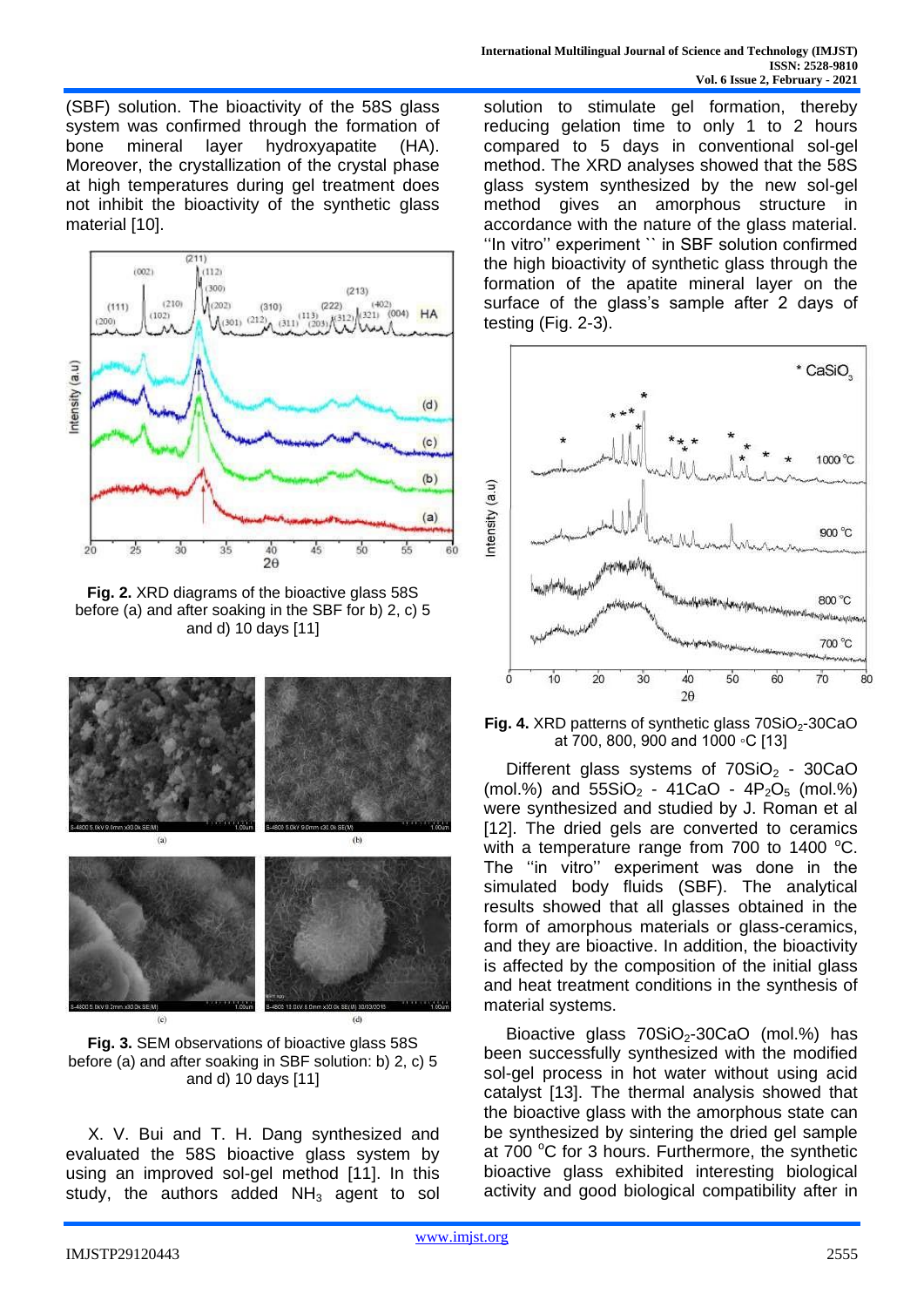vitro experiments in the simulated body fluid (SBF) and in the cellular culture environment (Fig. 4-5).



**Fig. 5.** XRD diagrams of glass 70SiO<sub>2</sub>-30CaO in SBF for 1, 3 and 7 days [13]

The ternary glass system  $SiO<sub>2</sub>-CaO-P<sub>2</sub>O<sub>5</sub>$  with different  $CaO/P<sub>2</sub>O<sub>5</sub>$  ratios was studied by S. M. Ahmadi et al [14]. The ''in vitro'' experiment highlighted that the glass's sample with the ratio of CaO/P<sub>2</sub>O<sub>5</sub> = 9.5 show the highest bioactivity. In addition, the cellular biocompatibility test confirmed the biocompatibility of this synthetic material system.

The development of bioactive glasses has a history of 50 years. In this period, scientists have found out extensive explorations on the special properties of bioactive glasses. However, bioactive glasses have not yet reached their application potentials while research activity is growing. This is both a challenge and a prospect for the development of bioactive glasses in the future.

## IV. CONCLUSIONS

This presentation essentially focuses on the sol-gel method for synthesis of bioactive glasses which are the biomaterials used for defective bone replacement. The basic processing of solgel method is described succinctly. To illustrate this approach, the typical bioactive glasses were selected, and presented to provide readers with main information on the synthetic strategy, special feature, and principal results.

## **REFERENCES**

[1] L. L. Hench, "Bioceramics: From Concept to Clinic,'' *Journal of the American Ceramic Society*, Vol. 74, No. 7, pp. 1487-1510, 1991.

[2] L. L. Hench, R. J. Splinter and T. K. Jr. Greenlee, "Bonding Mechanisms at the Interface of Ceramic Prosthetic Materials," *Journal of Biomedical Materials Research,* Vol. 5, No. 6, pp. 117141, 1971.

[3] I. Elgayar, A. E. Aliev, A. R. Boccaccini and R. G. Hill, ''Structural analysis of bioactive glasses,'' Journal of Non-Crystallization Solid, Vol.361, No. 2, 173-183, 2005.

[4] T. Kokubo and H. Takadama, "How useful is SBF in predicting in vivo bone bioactivity,'' *Biomaterials*, Vol. 27, No. 15, pp. 2907-2915, 2006.

[5] S. Sepulveda, J. R. Jones, L. L. Hench. (2001). Characterizationof melt-derived 45S5 and solgel-derived 58S bioactiveglasses. *Journal Biomedical Material Research, 58(*6), 734–740.

[6] O. Peitl, E. D. Zanotto, F. C. Serbena, and L. L. Hench. (2012). Compositional and microstructural design of highly bioactive  $P_2O_5$ – Na2O–CaO–SiO<sup>2</sup> glass-ceramics. *[Acta](https://www.sciencedirect.com/science/journal/17427061)  [Biomaterialia,](https://www.sciencedirect.com/science/journal/17427061) 8*(1), 321-332.

[7] G. J. Owens, R. K. Singh, F. Foroutan, M. Alqaysi, C. M. Han, C. Mahapatra, H. W. Kim, and J. C. Knowles. (2016). Sol–gel based materials for biomedical applications. *[Progress in](https://www.sciencedirect.com/science/journal/00796425)  [Materials Science](https://www.sciencedirect.com/science/journal/00796425)*[,](https://www.sciencedirect.com/science/journal/00796425) *77*, 1-79.

[8] O. Peitl, E. D. Zanotto, F. C. Serbena, and L. L. Hench. (2012). Compositional and microstructural design of highly bioactive  $P_2O_5$ -Na2O–CaO–SiO<sup>2</sup> glass-ceramics. *[Acta](https://www.sciencedirect.com/science/journal/17427061)  [Biomaterialia](https://www.sciencedirect.com/science/journal/17427061)*[,](https://www.sciencedirect.com/science/journal/17427061) *8*(1**),** 321-332.

[9] J. R. Jones. (2013). Review of bioactive glass: From Hench to hybrids, Acta Biomaterialia, 9, 4457-4486.

[10] J. Ma, C. Z. Chen, D. G. Wang, X. G. Meng, J. Z. Shi. (2010). Influence of the sintering temperature on the structural feature and bioactivity of sol-gel derived  $SiO_2$ -CaO-P<sub>2</sub>O<sub>5</sub> bioglass, *Ceramics International*, *36*(6), 1911- 1916.

[11] X. V. Bùi, T. H. Dang. (2019). Bioactive glass 58S prepared using an innovation sol-gel process. *Processing and Application of Ceramics*, *13*(1), 98-103.

[12] J. Roman, S. Padilla and M. Vallet-Regi. (2003). Sol-Gel Glasses as Precursors of Bioactive Glass Ceramics. *Chemistry Materials, 15*(3), 798-806.